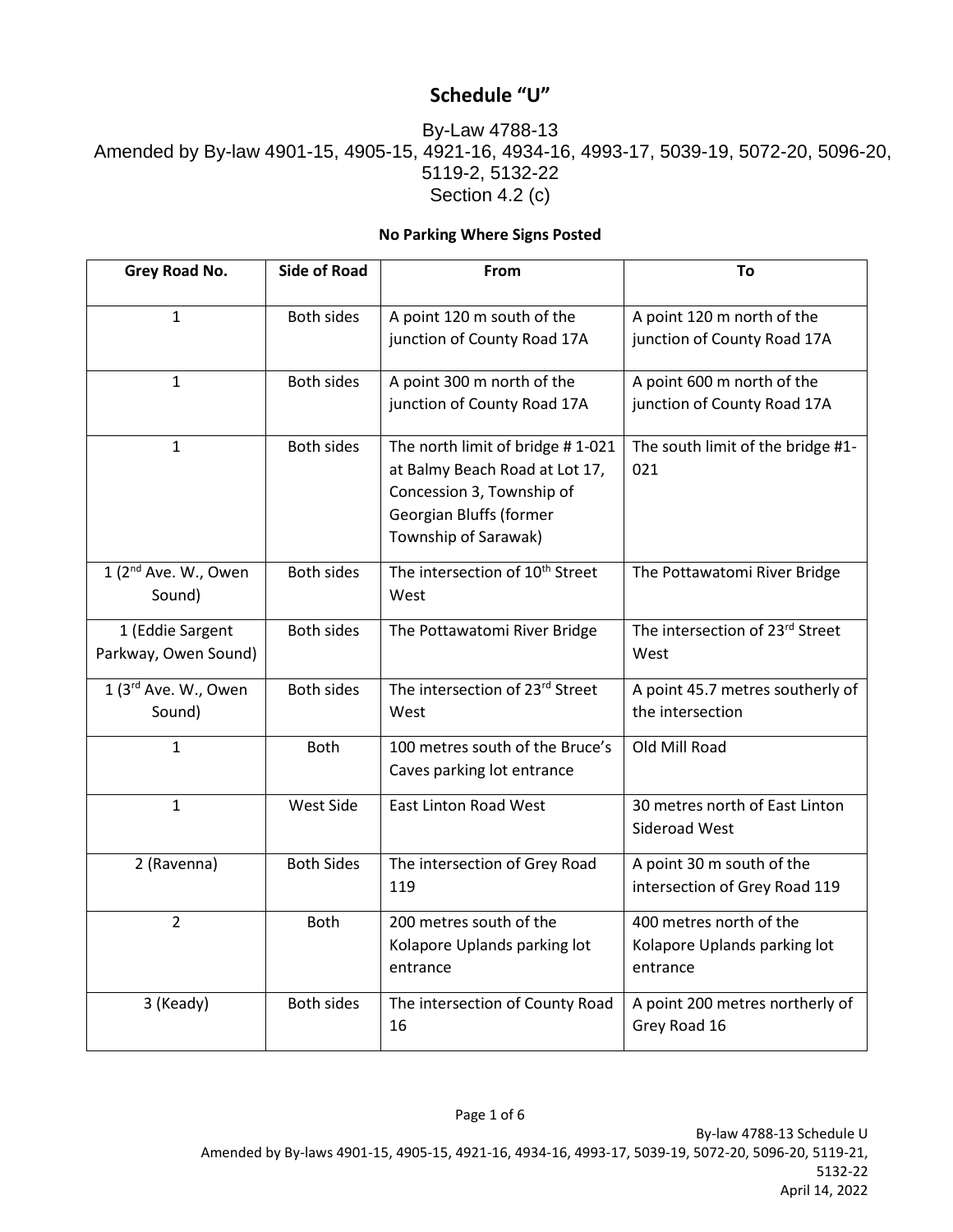| Grey Road No.               | <b>Side of Road</b> | From                                                                                                                                                                                                                   | To                                                                                                             |
|-----------------------------|---------------------|------------------------------------------------------------------------------------------------------------------------------------------------------------------------------------------------------------------------|----------------------------------------------------------------------------------------------------------------|
| 3 (Louisa Street,<br>Ayton) | West side           | The intersection of Grey Road<br>#3 (Mary Street)                                                                                                                                                                      | A point 40 metres north of the<br>intersection                                                                 |
| 3 (Louisa Street,<br>Ayton) | East side           | The intersection of Grey Road<br>#3 (Mary Street)                                                                                                                                                                      | A point 20 metres north of the<br>intersection                                                                 |
| 3 (Mary Street, Ayton)      | North side          | The intersection of Grey Road<br>#3 (Louisa Street)                                                                                                                                                                    | A point 25 metres east of the<br>intersection                                                                  |
| 4                           | South side          | Intersection of Grey Road<br>$2/R$ oad 45                                                                                                                                                                              | 30 metres east and west of<br>intersection of Grey Road<br>$2/R$ oad 45                                        |
| $\overline{4}$              | North side          | Intersection of Grey Road<br>$2/R$ oad 45                                                                                                                                                                              | 30 metres east and west of<br>intersection of Grey Road<br>$2/R$ oad 45                                        |
| 4 (Flesherton)              | <b>Both sides</b>   | A point 20 metres north-east of<br>King's Highway #10                                                                                                                                                                  | A point 20 metres south-west of<br>King's Highway #10                                                          |
| 4 (Flesherton)              | South side          | A point 20 metres north-east of<br>King's Highway #10                                                                                                                                                                  | The intersection of Peter Street,<br>Flesherton                                                                |
| 4                           | South side          | The intersection of Grey Road<br>No. 14                                                                                                                                                                                | A point 50 metres east of the<br>intersection                                                                  |
| 4                           | South side          | The intersection of Grey Road<br>No. 14                                                                                                                                                                                | A point 50 metres west of the<br>intersection                                                                  |
| 4 (Bruce Street North)      | East Side           | The intersection of Lambton<br><b>Street West</b>                                                                                                                                                                      | The intersection of Chester<br><b>Street West</b>                                                              |
| 4 (west of Durham)          | <b>Both sides</b>   | A point 61 metres east of the<br>most easterly entrance to<br>Interforest (being Lot 55, and<br>Part Lot 56, Concession 2 West<br>of Garafraxa Road, Municipality<br>of West Grey (geographic<br>Township of Bentinck) | A point 500 metres west of the<br>entrance                                                                     |
| 4 (east of Durham)          | North side          | The intersection of Concession 2<br>at the north intersection on<br>Grey Road 4 in the Municipality<br>of West Grey (geographic<br>Township of Glenelg)                                                                | A point 120 metres west of<br>Concession 2 in Municipality of<br>West Grey (geographic<br>Township of Glenelg) |
| 4 (10 <sup>th</sup> Street, | South side          | The intersection of 5 <sup>th</sup> Avenue                                                                                                                                                                             | The intersection of 6 <sup>th</sup> Avenue                                                                     |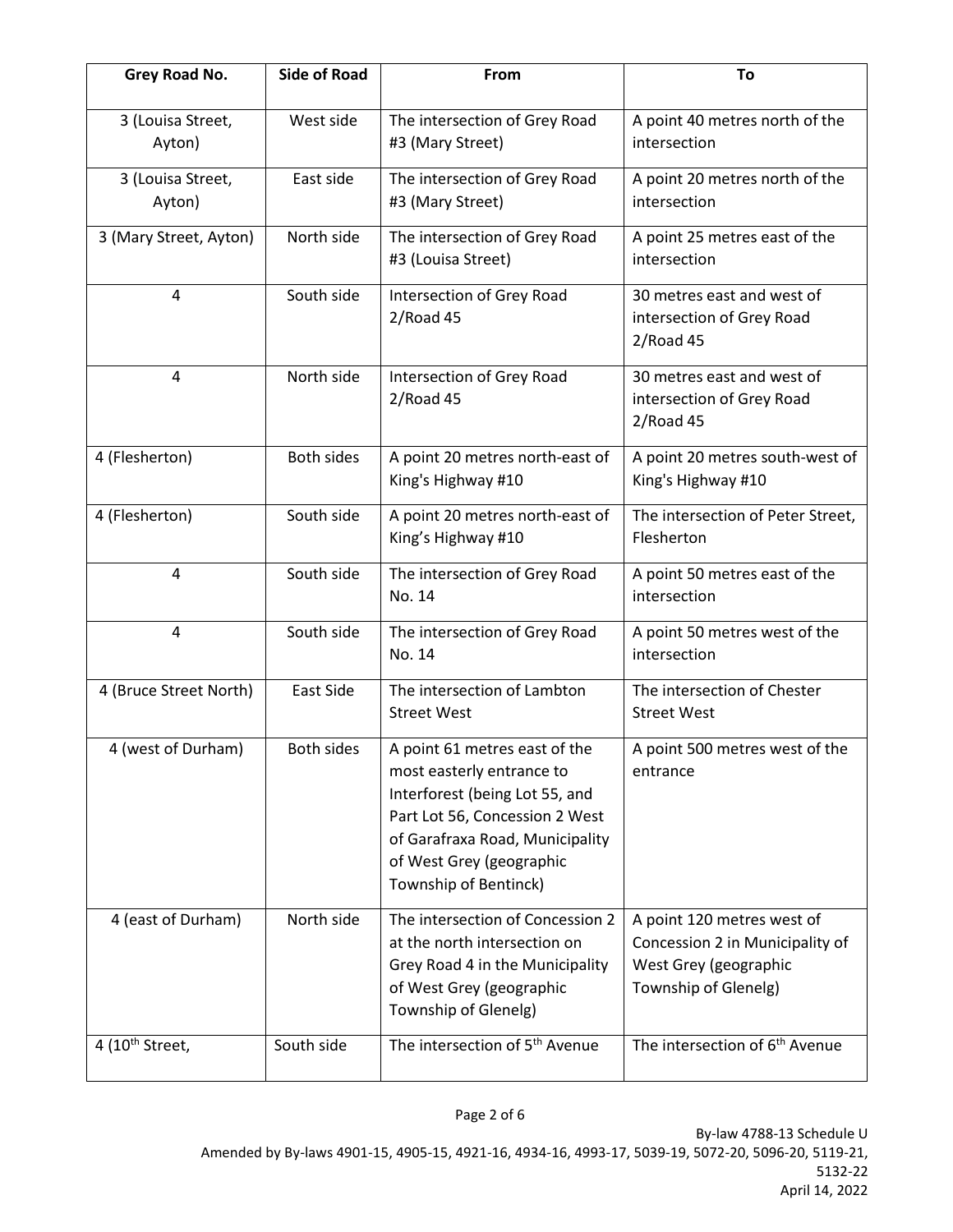| Grey Road No.                                | <b>Side of Road</b> | From                                                                        | To                                                                         |
|----------------------------------------------|---------------------|-----------------------------------------------------------------------------|----------------------------------------------------------------------------|
| Hanover)                                     |                     |                                                                             |                                                                            |
| 4 (10th Street,<br>Hanover)                  | North side          | The intersection of 10 <sup>th</sup> Avenue                                 | The intersection of 11 <sup>th</sup> Avenue                                |
| 4 (10th Street,<br>Hanover)                  | <b>Both sides</b>   | The intersection of 15 <sup>th</sup> Avenue                                 | The intersection of 24 <sup>th</sup> Avenue                                |
| 4 (10 <sup>th</sup> Street,<br>Hanover)      | <b>Both sides</b>   | The intersection of 17th Avenue                                             | The intersection of Grey Road<br>28                                        |
| 5 (2 <sup>nd</sup> Ave. E., Owen<br>Sound)   | <b>Both sides</b>   | The intersection of 6th Street<br>East                                      | The entrance to Harrison Park                                              |
| 5 (2 <sup>nd</sup> Ave. E., Owen<br>Sound)   | West side           | A point 184.3 metres south of<br>the intersection of 3rd Street "A"<br>West | The southerly limits of the City<br>of Owen Sound                          |
| 5 (6 <sup>th</sup> Street E., Owen<br>Sound) | <b>Both sides</b>   | The intersection of 2 <sup>nd</sup> Avenue<br>East                          | The intersection of 9 <sup>th</sup> Avenue<br>East                         |
| 5 (8 <sup>th</sup> Street E., Owen<br>Sound) | <b>Both sides</b>   | The intersection of 9 <sup>th</sup> Avenue<br>East                          | The intersection of 28 <sup>th</sup> Avenue<br>East                        |
| 7 (Fairmount)                                | East side           | A point 15 metres south of the<br>intersection of Grey Road #40             | A point 50 metres south of the<br>intersection                             |
| $\overline{7}$                               | <b>Both</b>         | 175 m south of the intersection<br>of Highway 26                            | 450 m south of the intersection<br>of Highway 26                           |
| 9 (Neustadt)                                 | North side          | The western intersection of<br>Grey Road No. 10 (Mill Street)               | A point 500 metres east of the<br>intersection                             |
| 9 (Main St. E.,<br>Dundalk)                  | Both sides          | The intersection of Main &<br><b>Proton Streets</b>                         | A point 15 metres west of the<br>intersection                              |
| 9 (Main St. W.,<br>Dundalk)                  | Both sides          | The intersection of Main &<br><b>Proton Streets</b>                         | A point 15 metres east of the<br>intersection                              |
| 9 (Main St. E Dundalk)                       | South side          | Provincial Highway 10 westerly                                              | <b>Sinclair Street</b>                                                     |
| 10 (Hanover)                                 | Both sides          | The intersection of Grey Road<br>No. 28                                     | A point 100 metres south of the<br>intersection of 11 <sup>th</sup> Avenue |
| 10 (Neustadt)                                | West side           | A point 130 metres south of the<br>intersection of Stephana Street          | A point 235 metres south of the<br>intersection of Stephana Street         |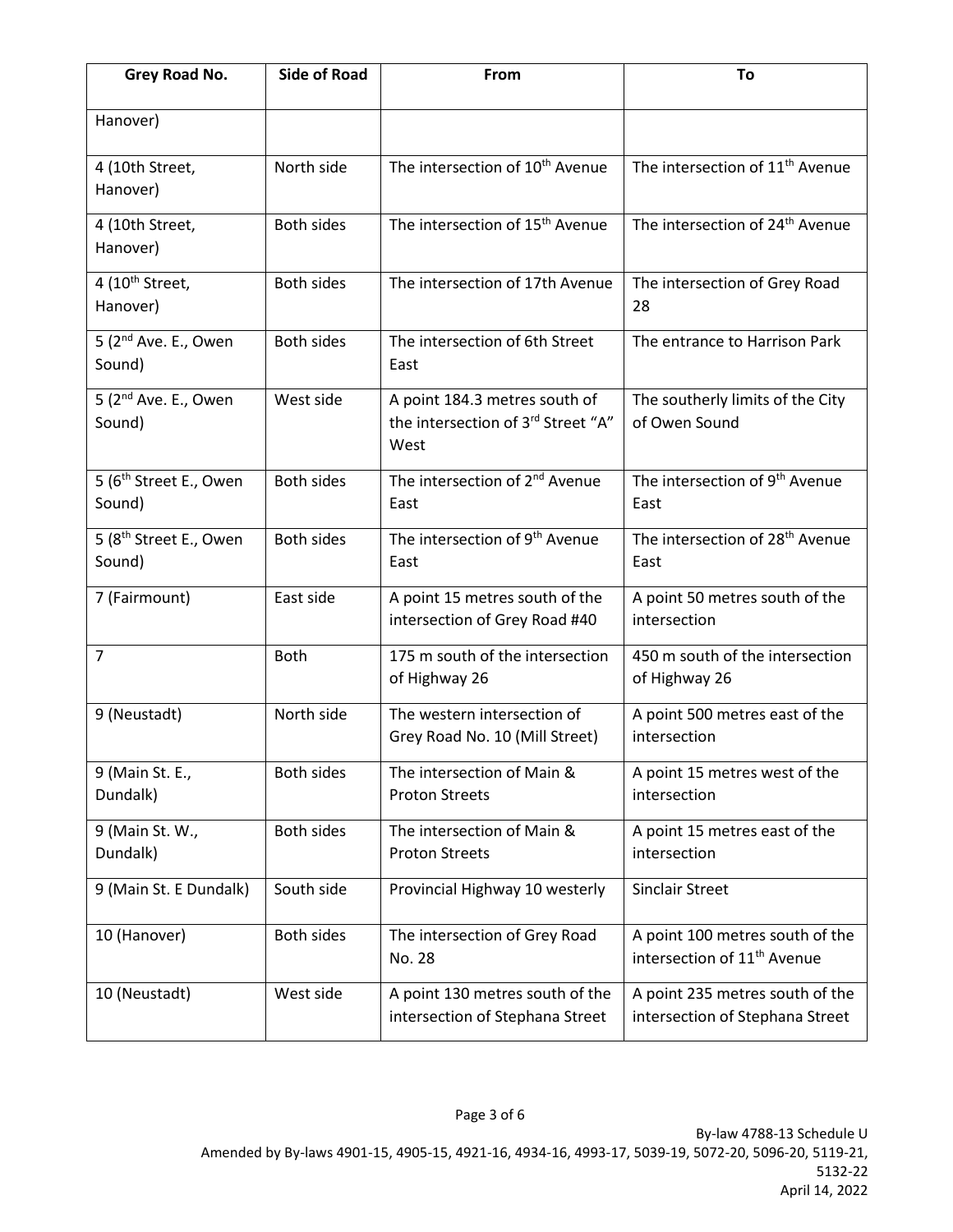| Grey Road No.                      | <b>Side of Road</b> | From                                                                                                                                                                                    | To                                                                                                        |
|------------------------------------|---------------------|-----------------------------------------------------------------------------------------------------------------------------------------------------------------------------------------|-----------------------------------------------------------------------------------------------------------|
| 10 (Neustadt)                      | East side           | The intersection of Stephana<br><b>Street</b>                                                                                                                                           | Points 18 metres north and 18<br>metres south of the intersection<br>of Stephana Street                   |
| 10 (Neustadt)                      | East side           | The intersection of Grey Road<br>#9 (Queen Street, west<br>intersection)                                                                                                                | A point 22 metres south of the<br>intersection of Grey Road No. 9<br>(Queen Street, west<br>intersection) |
| 10 (Neustadt)                      | West side           | A point 80 metres south of<br><b>William Street</b>                                                                                                                                     | A point 105 metres south of<br><b>William Street</b>                                                      |
| 10 (Neustadt)                      | East side           | A point 75 metres south of<br><b>William Street</b>                                                                                                                                     | A point 130 metres south of<br><b>William Street</b>                                                      |
| 12 (Nelson Street<br>West, Meaford | North Side          | Nelson Street, easterly                                                                                                                                                                 | The entrance of the Meaford-St.<br><b>Vincent Community Centre</b>                                        |
| 12 (Nelson Street<br>West, Meaford | South Side          | Pearson Street, easterly                                                                                                                                                                | The entrance at 145 Nelson St.<br>W.                                                                      |
| 12 (Markdale)                      | <b>Both sides</b>   | A point 20 metres north-east of<br>King's Highway #10                                                                                                                                   | A point 20 metres south-west of<br>King's Highway #10                                                     |
| 13 (Heathcote)                     | East side           | The north limit of Old Mail Road<br>in Heathcote                                                                                                                                        | A point 115 metres northerly                                                                              |
| 13 (Marsh Street,<br>Clarksburg)   | <b>Both sides</b>   | The intersection of Clarke Street                                                                                                                                                       | A point 24 metres north of the<br>intersection                                                            |
| 13 (Marsh Street,<br>Clarksburg)   | East side           | The intersection of Clarke Street                                                                                                                                                       | A point 24 metres south of the<br>intersection                                                            |
| 13 (Bruce Street S.,<br>Thornbury) | West side           | A point 15 metres north of the<br>driveway of Grace United<br>Church (being Town plot pt lot 5<br>pt lot 6; Napier e/s, Town of The<br>Blue Mountains, geographic<br>Town of Thornbury) | A point 15 metres south of the<br>driveway                                                                |
| 14                                 | <b>Both sides</b>   | The intersection of King's<br>Highway No. 89 (Conn)                                                                                                                                     | A point 100 metres north of the<br>intersection                                                           |
| 14                                 | <b>Both sides</b>   | The intersection of Grey Road<br>No. 4                                                                                                                                                  | A point 75 metres south of the<br>intersection                                                            |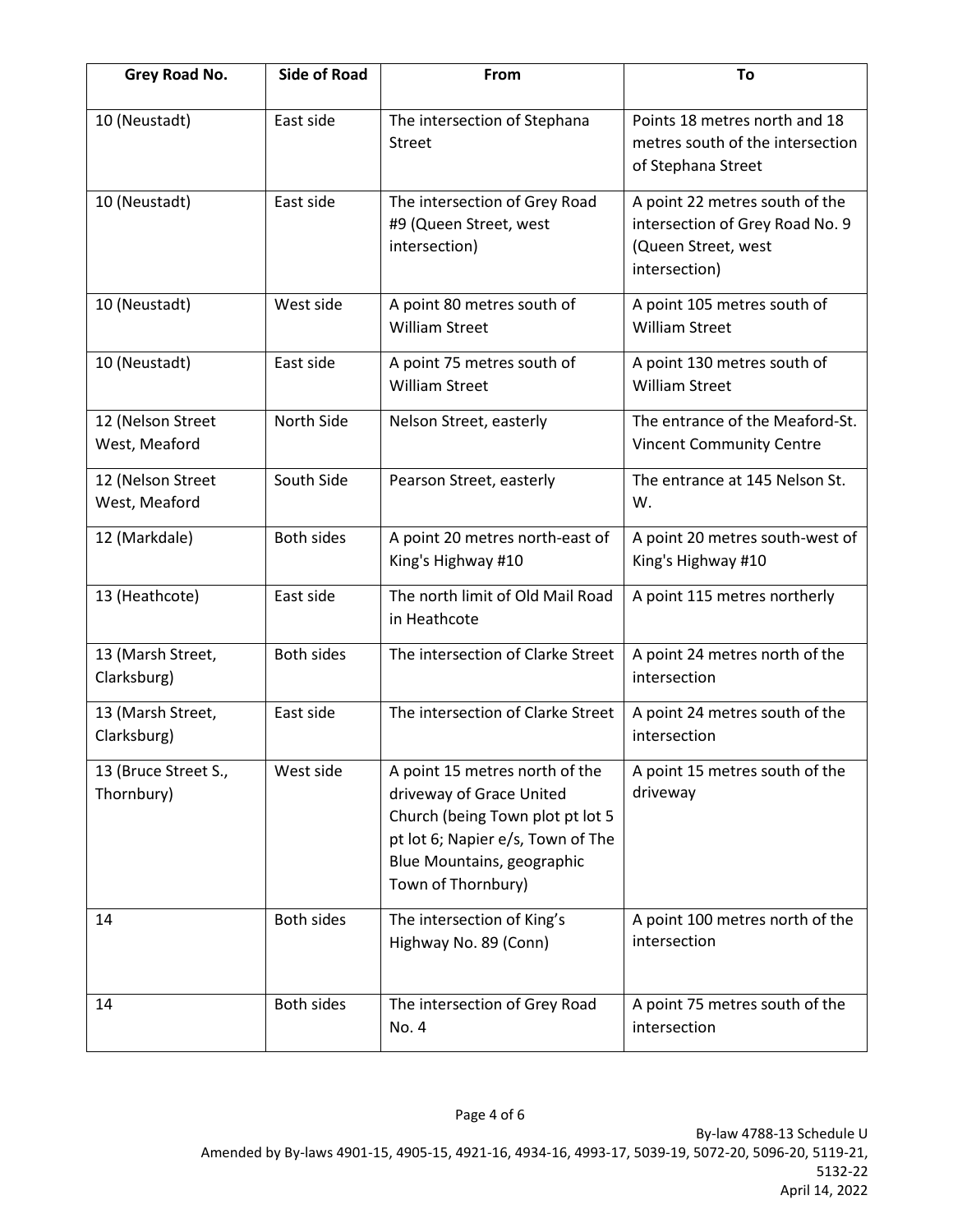| Grey Road No.                     | <b>Side of Road</b> | From                                                                  | To                                                                    |
|-----------------------------------|---------------------|-----------------------------------------------------------------------|-----------------------------------------------------------------------|
| 15                                | <b>Both sides</b>   | A point 480 metres southwest<br>of the main entrance to Hibou<br>Park | A point 480 metres northeast of<br>the main entrance to Hibou<br>Park |
| 15                                | East side           | The north limit of Leith Bridge                                       | A point 40 metres south of the<br>bridge                              |
| 15 (3rd Ave. E., Owen             | East side           | The intersection of 6 <sup>th</sup> Street                            | The intersection of 8 <sup>th</sup> Street                            |
| Sound)                            |                     | East (Grey Road 5)                                                    | East                                                                  |
| 15 (3rd Ave. E., Owen             | West side           | The intersection of 6 <sup>th</sup> Street                            | A point 22.9 metres northerly of                                      |
| Sound)                            |                     | East (Grey Road 5)                                                    | the intersection                                                      |
| 15 (3rd Ave. E., Owen             | West side           | The intersection of 7 <sup>th</sup> Street                            | A point 21.3 metres northerly of                                      |
| Sound)                            |                     | East                                                                  | the intersection                                                      |
| 15 (3rd Ave. E., Owen             | East side           | The intersection of 8 <sup>th</sup> Street                            | A point 22.9 metres southerly of                                      |
| Sound)                            |                     | East                                                                  | the intersection                                                      |
| 15 (3 <sup>rd</sup> Ave. E., Owen | West side           | The intersection of 8 <sup>th</sup> Street                            | A point 12.2 metres southerly of                                      |
| Sound)                            |                     | East                                                                  | the intersection                                                      |
| 15 (3rd Ave. E., Owen             | East side           | The intersection of 9 <sup>th</sup> Street                            | A point 22.9 metres southerly of                                      |
| Sound)                            |                     | East                                                                  | the intersection                                                      |
| 15 (3rd Ave. E., Owen             | West side           | The intersection of 9 <sup>th</sup> Street                            | A point 17.4 metres northerly of                                      |
| Sound)                            |                     | East                                                                  | the intersection                                                      |
| 15 (3rd Ave. E., Owen             | East side           | The intersection of 10 <sup>th</sup> Street                           | A point 51 metres southerly of                                        |
| Sound)                            |                     | East (King's Highway 6 & 21)                                          | the intersection                                                      |
| 15 (3rd Ave. E., Owen             | East side           | The intersection of 10 <sup>th</sup> Street                           | The intersection of 18 <sup>th</sup> Street                           |
| Sound)                            |                     | East (King's Highway 6 & 21)                                          | East                                                                  |
| 15 (3rd Ave. E., Owen             | West side           | The intersection of 10 <sup>th</sup> Street                           | A point 53.3 metres northerly of                                      |
| Sound)                            |                     | East (King's Highway 6 & 21)                                          | the intersection                                                      |
| 15 (3rd Ave. E., Owen             | West side           | The intersection of 11 <sup>th</sup> Street                           | A point 18.3 metres northerly of                                      |
| Sound)                            |                     | East                                                                  | the intersection                                                      |
| 15 (3rd Ave. E., Owen             | West side           | The intersection of 11 <sup>th</sup> Street                           | A point 18.3 metres southerly of                                      |
| Sound)                            |                     | East                                                                  | the intersection                                                      |
| 15 (3rd Ave. E., Owen             | West side           | The intersection of 12 <sup>th</sup> Street                           | A point 59.4 metres northerly of                                      |
| Sound)                            |                     | East                                                                  | the intersection                                                      |
| 15 (3 <sup>rd</sup> Ave. E., Owen | West side           | 38 metres south of the                                                | The intersection of 16 <sup>th</sup> Street                           |
| Sound)                            |                     | intersection of 14 <sup>th</sup> Street East                          | East                                                                  |